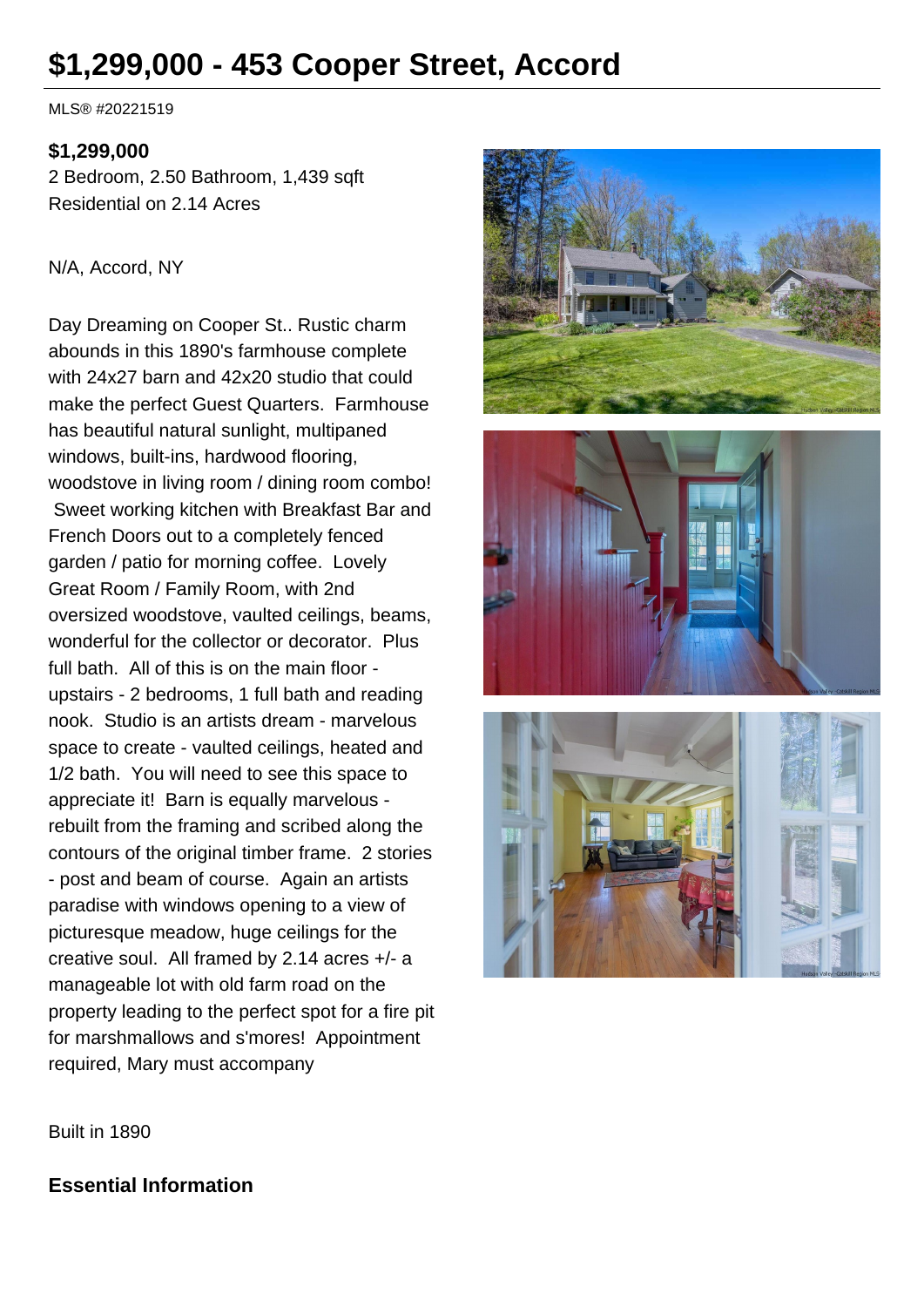| MLS@#                 | 20221519             |
|-----------------------|----------------------|
| Price                 | \$1,299,000          |
| Bedrooms              | 2                    |
| Bathrooms             | 2.50                 |
| <b>Full Baths</b>     | 2                    |
| Half Baths            | 1                    |
| <b>Square Footage</b> | 1,439                |
| Acres                 | 2.14                 |
| <b>Year Built</b>     | 1890                 |
| <b>Type</b>           | Residential          |
| Sub-Type              | <b>Single Family</b> |
| <b>Style</b>          | <b>FARM HOUSE</b>    |
| Status                | <b>ACTIVE</b>        |

# **Community Information**

| Address      | 453 Cooper Street    |
|--------------|----------------------|
| Area         | <b>MARBLETOWN</b>    |
| Subdivision  | N/A                  |
| City         | Accord               |
| County       | <b>Ulster County</b> |
| <b>State</b> | NY                   |
| Zip Code     | 12401                |

# **Amenities**

| Amenities       | <b>GARDEN AREA, PLAY AREA</b> |
|-----------------|-------------------------------|
| <b>Features</b> | CEILING-VAULTED, FRENCH DOORS |
| Parking         | <b>DRIVEWAY</b>               |
| Garages         | <b>None</b>                   |

# **Interior**

| <b>Interior Features</b> | FRENCH DOORS, GAS STOVE CONNECTION, SMOKE DETECTOR, |
|--------------------------|-----------------------------------------------------|
|                          | <b>CARBON MONOXIDE DETECTOR</b>                     |
| Appliances               | DISHWASHER, REFRIGERATOR, RANGE                     |
| Heating                  | <b>BASEBOARD, HOT WATER</b>                         |
| Cooling                  | <b>CEILING FAN</b>                                  |
| Fireplace                | Yes                                                 |
| <b>Fireplaces</b>        | <b>FREE STANDING</b>                                |

# **Exterior**